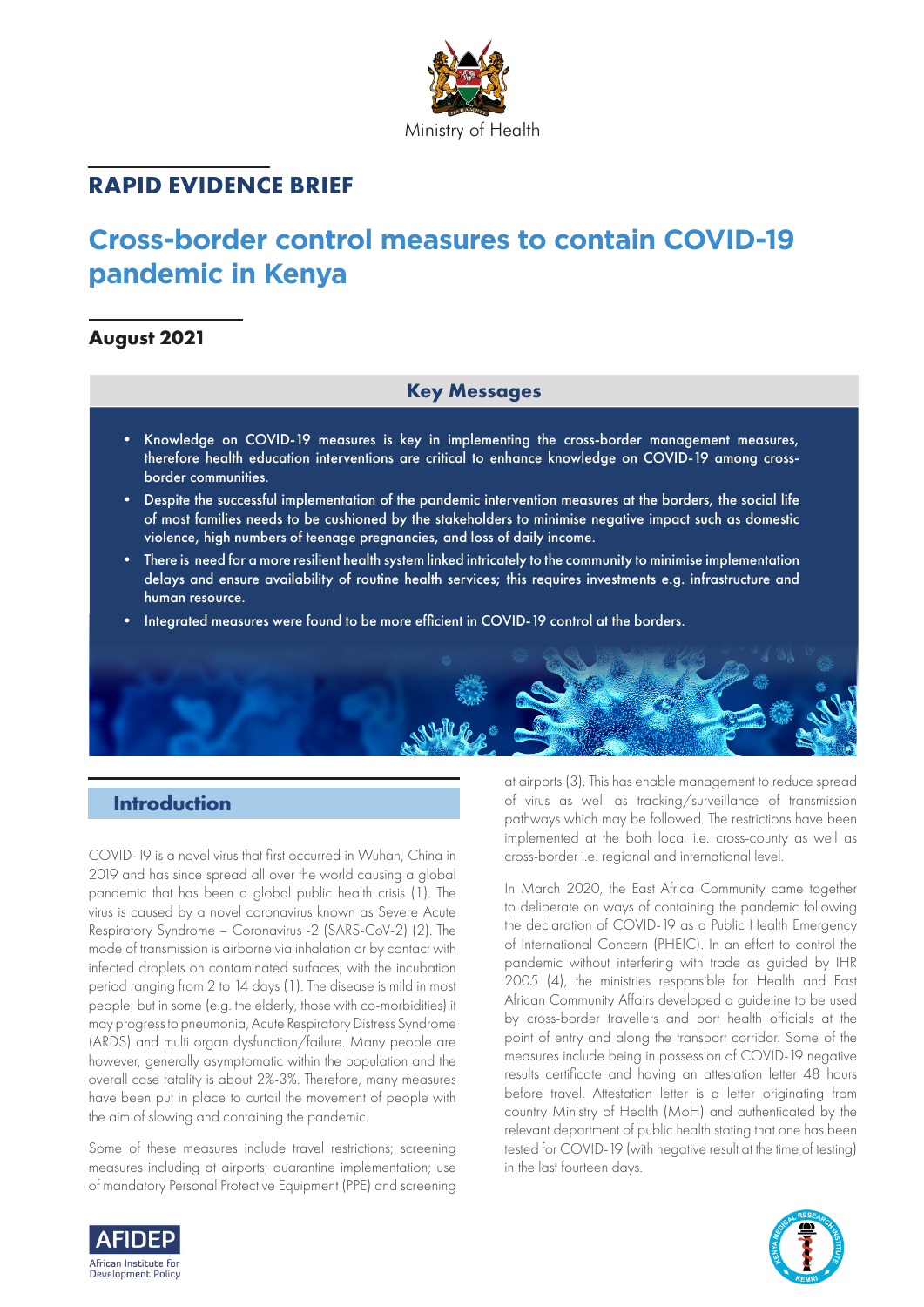# **COVID-19 measures**

### Travel restrictions

Globally the travel restrictions have been put in place as a rapid intervention to stop the transmission of COVID-19 across different countries. The measures put in place include official lockdown of borders via cessation of international flights out of and into the country. Proper establishment of screening measures at international airports proved to be effective in preventing the introduction and reintroduction of the virus to new geographical locations i.e. countries (7). In addition, it was observed that border closure gave positive effects in the shift in epidemic development, with the study being conducted in several countries including United States of America (USA), Sweden, Canada, United Kingdom, British Columbia, Germany, Belgium, New Zealand and Japan (5).

In Kenya, cross-border restriction between counties has been ongoing depending on the severity of COVID-19 disease in the country. However, where necessary, cross-county movement was restricted, in a bid to stop the spread of the virus to other counties. Movement was restricted in and out of exit points, and dusk to dawn curfews also imposed on the general population (6).

#### Screening

This has involved the use of proper and diagnostic techniques to detect the SARS-COV-2 virus within the body. The laboratory techniques involved in performing this include the use of Rapid Antigen Testing Kits to detect circulating antigen in blood and real-time (serology); and PCR (rt-PCR) to detect viral Ribonucleic acid (molecular testing). The latter has been preferred over the former because it is more sensitive (8). The preferred sample of choice is the nasopharyngeal swab, with results able to be obtained before 24 hours. Travellers had to have a test 72 hours before travelling.

Since March 2020, the Kenya Government requires that all persons departing or arriving in the country should have a negative COVID-19 test as a condition of entry/exit (negative rt-PCR COVID-19 test and an associated trusted travel code), which airlines and Kenya's Port Health authorities will verify at the airport. However, the negative test does not apply to domestic flights within Kenya (9).

Further, the Kenyan authorities have been conducting random temperature screening in spaces frequented by the general public. If one shows signs or symptoms of coronavirus and are able to self-isolate, then one can expect to be directed to do so.

#### **Quarantine**

**2**

This form of self-isolation was mostly employed to people who may have come into contact with suspected/known cases of COVID-19. This identification of people at risk would be done through contact tracing. The isolation would occur for a period

of two weeks to check for appearance of the antigen in blood circulation or whether there is onset of clinical symptoms. This would enable contact tracing and withdrawal of suspected COVID-19 cases from the general population, thus playing a part in limiting further spread of the infection within the population (7).

## Use of mandatory Personal Protective Equipment (PPE) and hygiene practices

The methods implemented included the use of protective surgical masks and hand-washing using soap; plus the use of PPE material especially for health care workers and laboratory personnel. There has also been social distancing measures implemented i.e. a distance of 1.5m while in public.

It was noted with a high level of certainty, that a major part of particles of respiratory origin stay airborne for a considerable time for them to be inhaled. They noted that the number of particles produced by speaking is significant, especially as it is normally done continuously over a longer period (10). The use of PPEs - especially masks - therefore has greatly contributed to the reduction in the spread of the virus through reduced human-tohuman contact and prevention against entry by the virus through the viral barrier (11).

#### Integrated measures

Combinations of more than one measure have been used in many countries. i.e. quarantine and screening at borders, with most studies suggesting some benefits (3). The measures have proved to be timely in restricting the spread of the virus to low income and limited resource settings which may not have been adequately prepared to handle the large scale public health implications of the pandemic. Quarantine and screening at borders was reported to be an effective measure by several studies (15, 16). This included PCR testing on arrival then final testing on day 14 of quarantine to identify true cases. In New Zealand, there was a reported reduction in the number of daily reported cases; a shift in the epidemic peak as a result of border closure and quarantine measures implementation (13). The same measure was reported to be effective in Egypt (16).

#### **Objective**

Rapid evidence summary to highlight the cross-border measures used so far and valuable insights on the areas of improvement in Kenya.

# **Results**

Overall, there were four cross-sectional studies conducted in Kenya presented in the 11<sup>th</sup> KASH conference held in 2021 as stated below:

1. Factors that influenced the control of COVID-19 in border counties.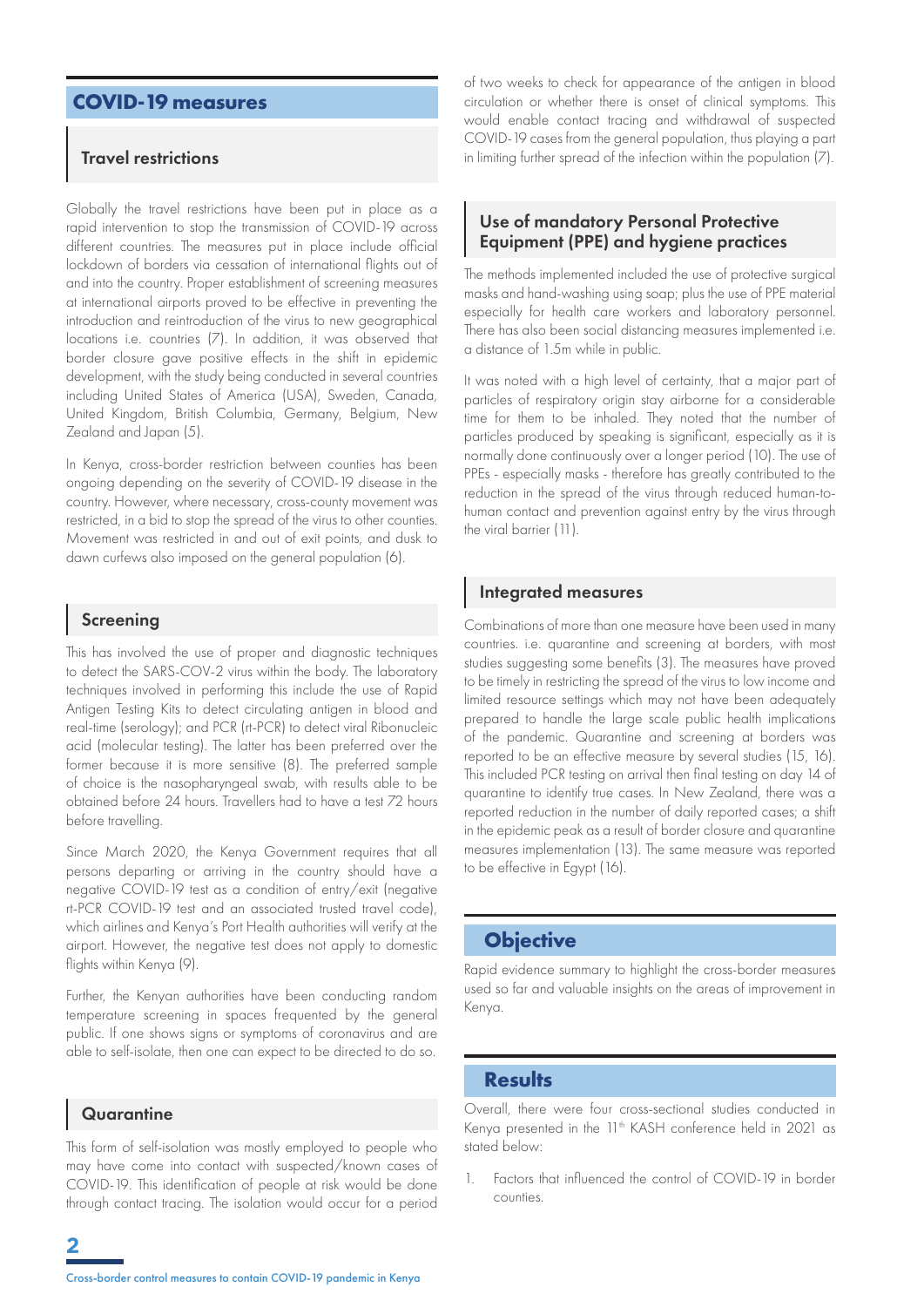- 2. Health system response to COVID-19 in border counties in Kenya.
- 3. Socio-economic status and knowledge of COVID-19 prevention measures in border counties of Busia and Mandera, Kenya.
- 4. Effect of the COVID-19 pandemic response measures on social life in the two border counties of Kenya.

Overall, the studies sought to understand the measures put in place at the border level with clear elaboration on facilitators and challenges experienced in response to COVID-19 in two border counties of Busia and Mandera in Kenya (13, 14, 17,18).

# **Setting**

All the four studies looked at measures used at the manned border control in Busia and Mandera counties.

# **Population target**

- Health care workers: targeted due to the direct handling of patients and samples, needed capacity and infrastructure support.
- Members of the community: they need proper access to  $\Box$ health services and information concerning COVID-19 from relevant sources.
- **Stakeholders:** they need to understand the situation on the ground so as to develop and implement policies that support COVID-19 public education/awareness and control measures.

#### **Measures**

#### **i) Facility level**

- $\overline{\phantom{a}}$ There was implementation of physical distancing for sitting arrangements within the facility
- There was establishment of triage points at health facilities. In  $\bullet$ addition, dedicated quarantine and isolation facilities were designated in each county.

#### **ii) Community level**

Sessions held with the public to sensitise members on the COVID-19 pandemic for them to take up preventive and precautionary action to safeguard themselves from the virus.

#### **iii) At the border level**

- Closure of manned border crossing to restrict the movement of people in and out of the restricted areas/high -risk areas to restrict movement of possible asymptomatic/symptomatic cases.
- Establishment of hand-washing stations for staff at the borders for maintenance of personal hygiene.
- Screening and sample collection for people granted special permission to cross, enabling testing to know infection status .
- Cross-border reporting to enable proper mapping/ surveillance in trends of spread of infection.

## **Lessons learnt**

#### i) Public health awareness

Raising awareness on COVID-19 contributes positively to the decrease in cases by educating people on better hygiene practices to better enable their own personal protective measures.

Some of the examples included the use of PPE to prevent person-to-person contact and eventual transmission (11).

#### ii) Stakeholder engagement

The need to take a multi-sectoral collaborative approach is important to properly raise awareness of the public, since the implications of certain control measures may go beyond a single sector e.g. health care facilities needing resource support to boost capacity handling of infected persons through more test-kits, laboratory and hospital equipment and adequate number of medical personnel to handle patients (14).

#### iii) Border testing and closure

The border closure and cessation of inter-county movement positively contributed to controlling the spread of infection and reduction in COVID-19 cases. Additionally, testing at the border for essential persons crossing was important to know infection status and where necessary undertake contact tracing (18).



**3**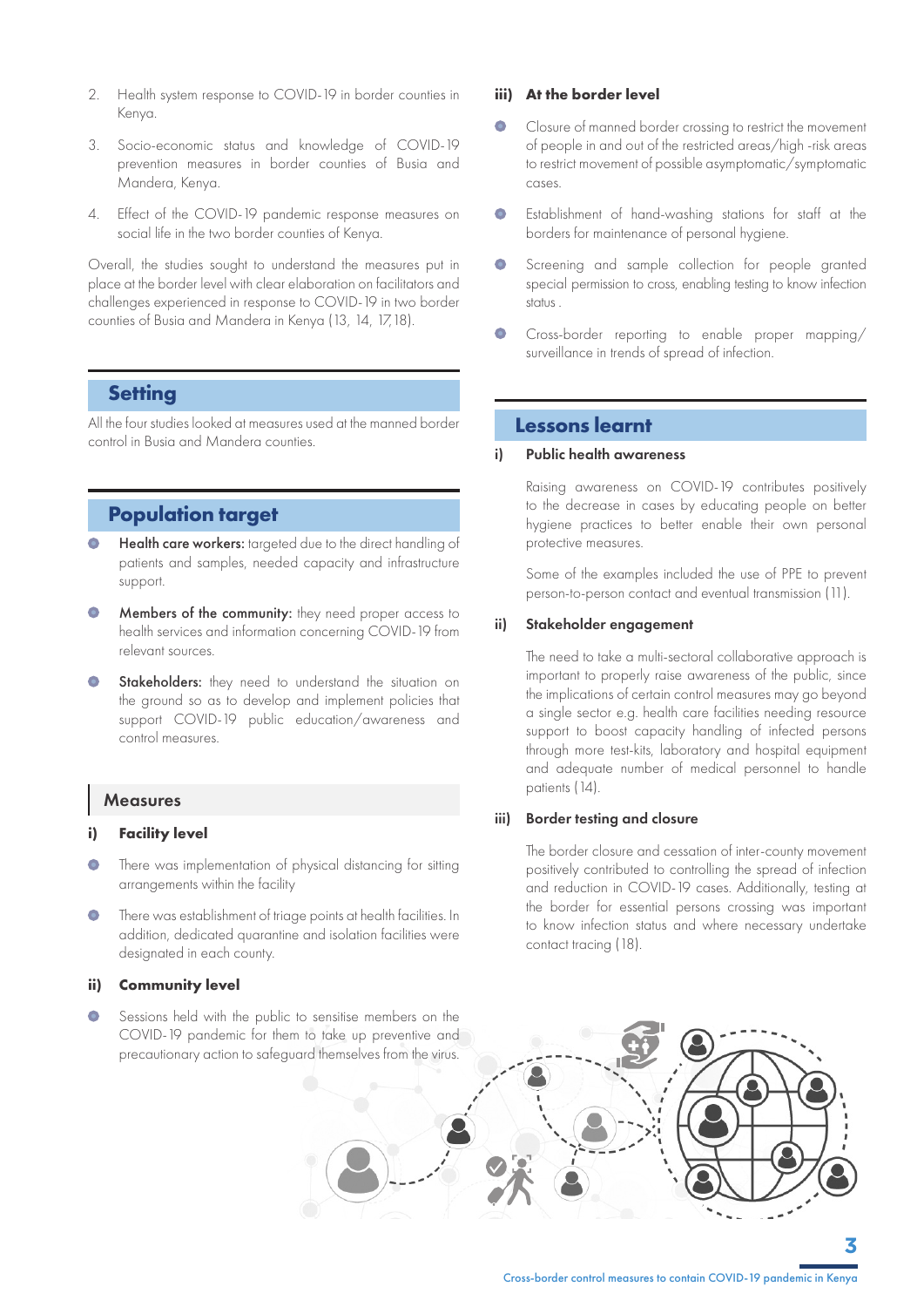# Facilitators and challenges experienced in cross-border COVID-19 management

Table 1 below summarises the facilitators and challenges experienced during the time when measures were implemented at the Busia and Mandera borders.

| <b>Study title and author</b>                                                                                                                                 | <b>Facilitators on cross-</b><br>border COVID-19<br>management                                                                                                                                           | Challenges/ barrier on<br>cross-border COVID-19<br>management                                                                                                                                                                                                                                                                                                                                                                      | <b>Conclusion</b>                                                                                                                                                                                                                                                                                               |
|---------------------------------------------------------------------------------------------------------------------------------------------------------------|----------------------------------------------------------------------------------------------------------------------------------------------------------------------------------------------------------|------------------------------------------------------------------------------------------------------------------------------------------------------------------------------------------------------------------------------------------------------------------------------------------------------------------------------------------------------------------------------------------------------------------------------------|-----------------------------------------------------------------------------------------------------------------------------------------------------------------------------------------------------------------------------------------------------------------------------------------------------------------|
| Mbuka Schiller et al. (2021);<br>Factors that influenced the<br>control of COVID-19 in<br>border counties                                                     | - Closure of manned<br>border crossing,<br>- Establishment of hand-<br>washing stations,<br>- Screening and sample<br>collection<br>- Cross-border reporting<br>- Community sensitisation<br>on COVID-19 | - Long testing turn around time<br>- Crowding of truckers<br>- Stockouts of test and sample<br>collection kits<br>- Use of unofficial border<br>crossings<br>- Infrastructure constraints                                                                                                                                                                                                                                          | - The need to replicate<br>facilitating factors and<br>county-specific innovations<br>in other border counties<br>- Multi-sectoral efforts are<br>needed in, resourcing,<br>enhancing health education<br>and enforcing COVID-19<br>control measures                                                            |
| Doreen Mitaru et al. (2021);<br>Health system response to<br>COVID-19 in border counties<br>in Kenya                                                          | Physical distancing and<br>establishment of triage<br>points were done at<br>health facilities<br>- Dedicated quarantine<br>and isolation facilities<br>were designated in<br>each county                | - Community health workers not<br>trained adequately enough<br>to support home-based care<br>and isolation centres                                                                                                                                                                                                                                                                                                                 | - There is a need for a more<br>resilient health system linked<br>intricately to the community<br>- There is a need to minimise<br>implementation delays<br>and secure routine health<br>services<br>- The need to put in more<br>capacity investments e.g.<br>infrastructure and human<br>resource is critical |
| Ahmed Ismail et al. (2021);<br>Socio-economic status and<br>knowledge of COVID-19<br>prevention measures in<br>border counties of Busia and<br>Mandera, Kenya | - Level of education is<br>key in understanding<br>the importance<br>of hand-washing<br>prevention measure                                                                                               | - Education levels negatively<br>affected people's perception<br>of COVID-19 measures e.g.<br>those with lower education<br>levels were less likely to<br>take up personal protective<br>measures than those with<br>higher levels (i.e. secondary<br>education)                                                                                                                                                                   | - Education level impacted<br>adherence to COVID-19<br>prevention measures<br>- There is a need to develop<br>initiatives towards at<br>reducing economic<br>disparities                                                                                                                                        |
| Priscilla Maiga et al.<br>(2021); Effect of COVID-19<br>pandemic response<br>measures on social life in two<br>border counties of Kenya                       | None                                                                                                                                                                                                     | - Social networks/links (peer<br>groups, religious networks,<br>families) were disrupted by<br>movement restrictions, curfews<br>and closure of educational<br>institutions<br>- Negative changes in quality<br>of social relationships<br>reported<br>- Long-term consequences:<br>i.) educational attainment<br>(e.g. teen pregnancies for<br>girls)<br>ii.) family structure and<br>stability (e.g. divorce,<br>separation etc) | - The government needs<br>to establish slightly more<br>lenient measures to<br>reduce the negative strains<br>placed upon interpersonal<br>relationships, while<br>enforcing high control<br>measures                                                                                                           |

**4**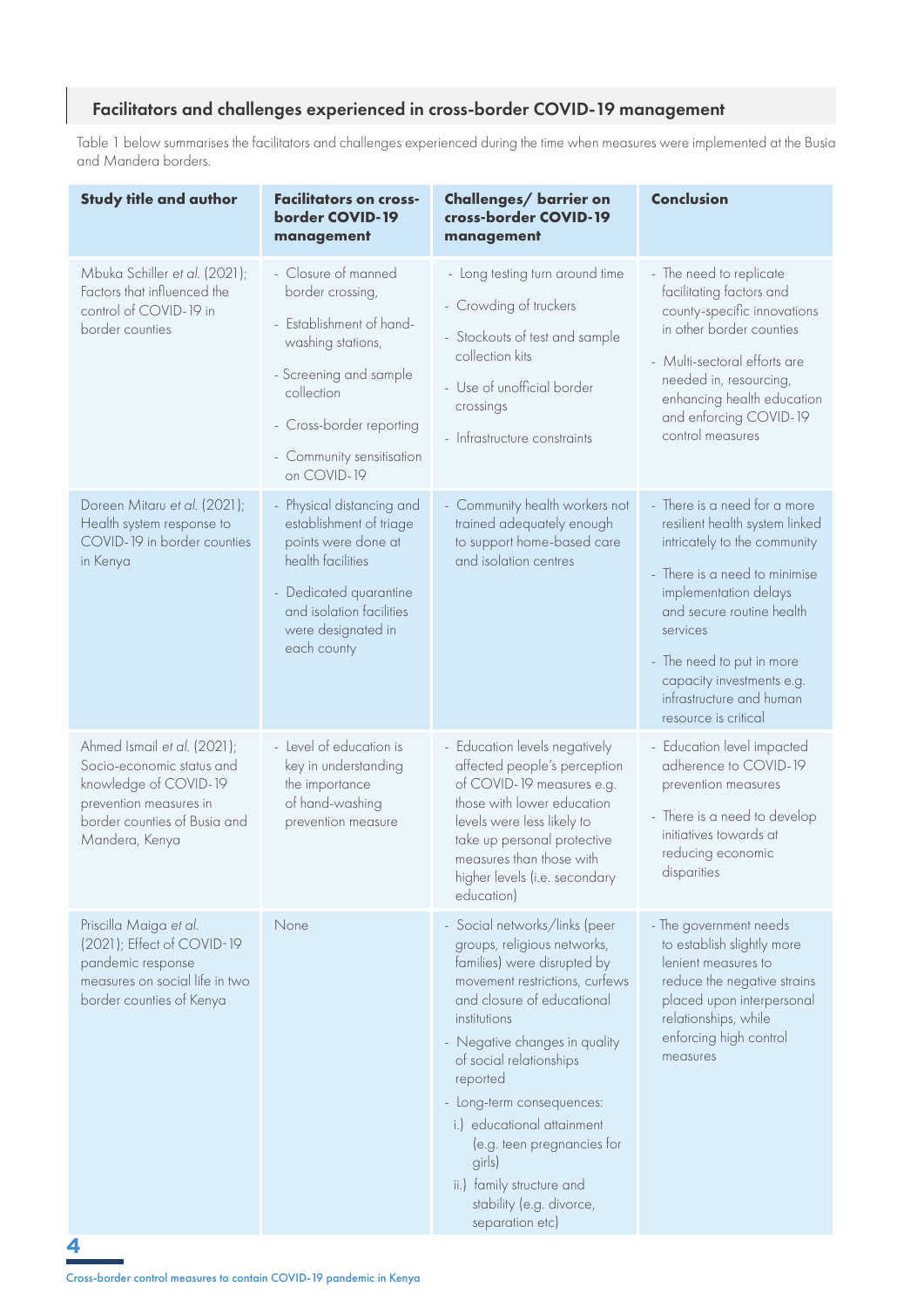## **Discussion**

Kenya's porous land borders remain a cause for concern among policy-makers and public health experts, who fear that unchecked movement may contribute to the further spread of COVID-19. Kenya's cross-border communities have strong trade, linguistic and cultural ties, which create a conducive environment for unchecked movement and interaction. A Kenyan study (18) advocated for, among other interventions, community advocacy and health education as a key intervention to enhance knowledge on COVID-19 among cross-border communities. In addition, standard interventions like hand-washing stations, screening and sample collection stations, harmonised testing, case management at point of detection, reporting across border points and preexisting cross-border health committees have been shown to be effective; and may help if further improved (16, 18).

In assessing the health system response to COVID-19 in border counties in Kenya, a need was observed for a more resilient health system linked intricately to the community to minimise implementation delays and ensure availability of routine health services; with the help of investments e.g. infrastructure and human resource (14). A study conducted on knowledge status at the Busia and Mandera counties showed that ignorance of the COVID-19 prevention measures undermined efforts to reduce virus transmission (14).

Social life has been negatively affected by the implementation of the COVID-19 measures in most areas. Majority of social networks/links (peer groups, religious networks, families) were disrupted by movement restrictions, curfews and closure of educational institutions. Social relationships were also negatively affected; gender-based violence, teen pregnancies and family instabilities were among the negative effects reported (17).

The findings from a widespread systematic review (3) shows that travel restrictions may limit the spread of disease across national borders. Symptom/exposure-based screening measures at borders on their own are likely not effective; PCR testing at borders as a screening measure likely detects more cases than symptom/ exposure-based screening at borders, although if performed only upon arrival, this will likely also miss a meaningful proportion of cases. Quarantine, based on a sufficiently long quarantine period and high compliance is likely to avoid further transmission from travellers. Combining quarantine with PCR testing at borders will

likely improve effectiveness. Many studies suggest that effects depend on factors, such as levels of community transmission, travel volumes and duration, other public health measures in place, and the exact specification and timing of the measure.

### **Conclusion**

The evidence summary suggests that travel-related control measures during the COVID-19 pandemic may have a positive impact on infectious disease transmission and screening-related outcomes. However, as the pandemic progresses and efforts in countries including Kenya to ensure up-to-date vaccination for travelers and community at large, vaccination checks at the port of entries might be considered (3). Decision-makers can implement/ increase or de-implement/loosen a range of potentially appropriate measures, however, importantly, travelrelated control measures affect health and society in much broader ways, and decisions will need to balance all benefits and potential harms associated with a specific measure.

# **Recommendation**

- $\bullet$  To advocate for more rapid antigen testing for affordable PCR testing.
- $\bullet$ Robust community engagement and sensitisation on physical measures like social distancing, use of PPE and hand washing is critical.
- $\bullet$ Health care workers should have frequent training and up-to-date guidelines on COVID-19 given the ongoing evolving strains/variants of the virus.
- $\bullet$ Sufficient supply of PPEs and testing kits to prevent stock out and proper utilisation.
- $\bullet$ Close monitoring system and applications such as the *JITENGE APP* need to be optimised to enhance tracing and follow up.
- Engaging stakeholders is key to enhance involvement and  $\bullet$ investments e.g. infrastructure and human resource.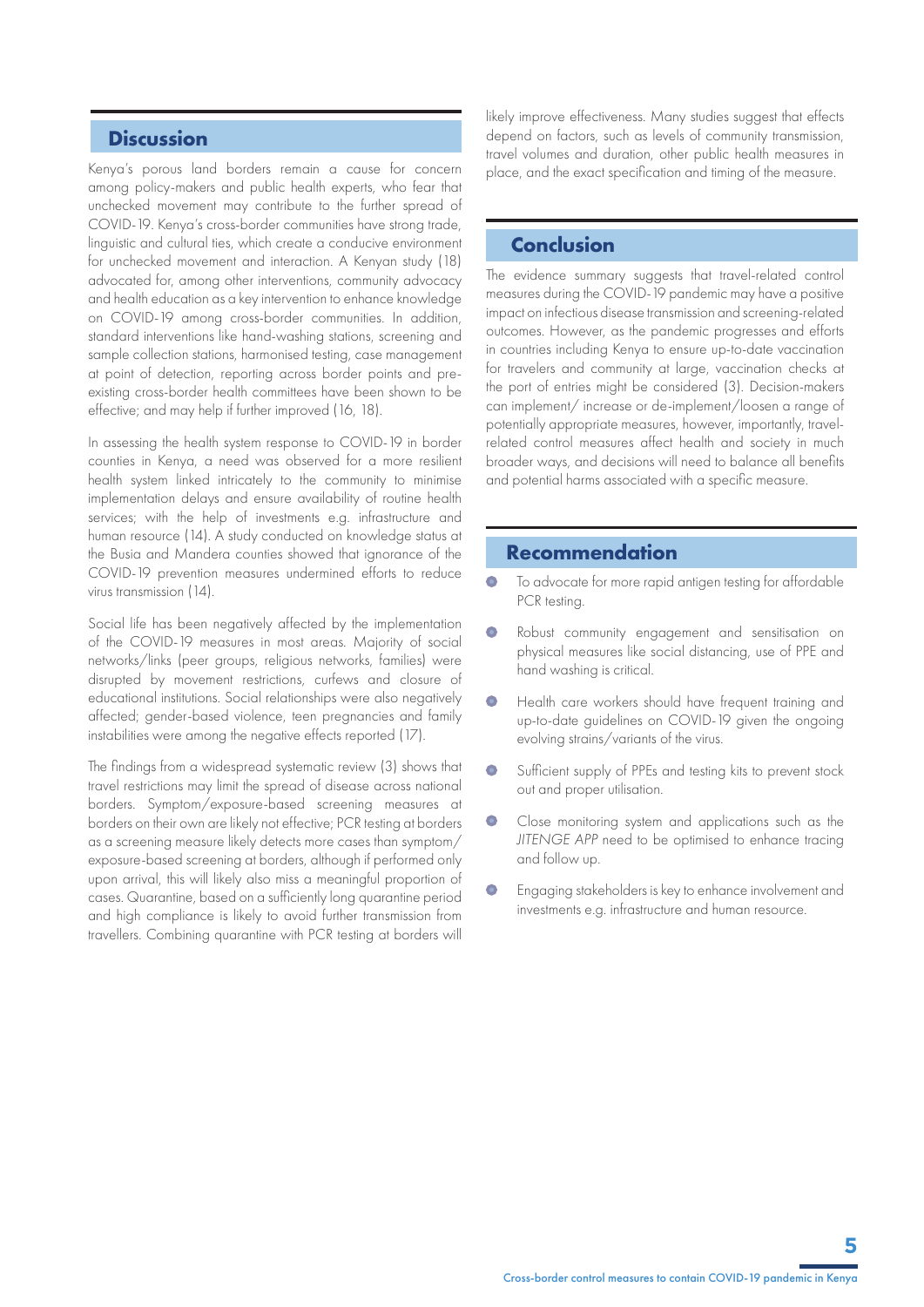

# **References**

- 1. Tanu Singhal, 2020; A Review of Coronavirus Disease-2019 (COVID-19): (https://www.ncbi.nlm.nih.gov/pmc/articles/ PMC7090728/).
- 2. Heng Li, Shang-Ming Liu, Xiao-Hua Yu, Shi-Lin Tang and Chao-Ke Tang; 2021: Coronavirus disease 2019 (COVID-19): Current status and future perspectives (https://www.ncbi.nlm.nih.gov/pmc/articles/PMC7139247/).
- 3. Jacob Burns (MSc), Ani Movsisyan (PhD), Eva A Rehfuess, Jan M Stratil (MD); 2021: Border control and SARS-CoV-2: An opportunity for generating highly policy-relevant, real-world evidence (https://www.ncbi.nlm.nih.gov/pmc/articles/ PMC7989420/pdf/taab037.pdf).
- 4. International health regulations (2005). Geneva: World Health Organisation. http://site.ebrary.com/id/10161481.
- 5. Roy M Anderson , Hans Heesterbeek , Don Klinkenberg , T Déirdre Hollingsworth; 2020: How will country-based mitigation measures influence the course of the COVID-19 epidemic? (https://pubmed.ncbi.nlm.nih.gov/32164834/).
- 6. Capital News (2021). Retrieved from: https://www.capitalfm.co.ke/news/2021/03/kenya-imposes-nairobi-lockdowncloses-schools-to-contain-covid-19/.
- 7. Borame L Dickens (PhD), Joel R Koo (BSc), Jue Tao Lim (MSc), Haoyang Sun (BSc), Hannah E Clapham (PhD), Annelies Wilder-Smith (MD), Alex R Cook, PhD; Strategies at points of entry to reduce importation risk of COVID-19 cases and reopen travel: 2020 (https://academic.oup.com/jtm/article/27/8/taaa141/5897021).
- 8. Marco Cascella; Michael Rajnik; Abdul Aleem; Scott C. Dulebohn; Raffaela Di Napoli; 2020: Features, Evaluation, and Treatment of Coronavirus (COVID-19) (https://www.ncbi.nlm.nih.gov/books/NBK554776/).
- 9. Iviso.com (2021). Retrieved from: https://www.ivisa.com/kenya-blog/entry-requirements-for-kenya-covid-19-prepare-foryour-trip.
- 10. Ville Vuorinen, Mia Aarnio, Mikko Alava, Ville Alopaeus, Nina Atanasova,Mikko Auvinen, Nallannan Balasubramanian, Hadi Bordbar, Panu Erästö, Rafael Grande, Nick Hayward, Antti Hellsten,b Simo Hostikka, Jyrki Hokkanen, Ossi Kaario, Aku Karvinen, Ilkka Kivistö, Marko Korhonen, Risto Kosonen, Janne Kuusela, Sami Lestinen, Erkki Laurila, Heikki J. Nieminen, Petteri Peltonen, Juho Pokki, Antti Puisto, Peter Råback, Henri Salmenjoki, Tarja Sironen, and Monika Österberg; 2021: Modelling aerosol transport and virus exposure with numerical simulations in relation to SARS-CoV-2 transmission by inhalation indoors (https://www.ncbi.nlm.nih. gov/pmc/articles/PMC7428778/).
- 11. Luciano Bubbico, Giuseppe Mastrangelo, Francesca Larese-Filon, Paolo Basso, Roberto Rigoli, Martina Maurelli, Salvatore Ferlito, Marco Capelli, Claudio Gisabella, Mohammad Javanbakht, Saverio Bellizzi and Luca Cegolon; 2020: Community Use of Face Masks against the Spread of COVID-19 (https://www.ncbi.nlm.nih.gov/pmc/articles/PMC8003592/).
- 12. Michael J. Plank, Rachelle N. Binny, Shaun C. Hendy, Audrey Lustig, Alex James, Nicholas Steyn; 2021: A stochastic model for COVID-19 spread and the effects of Alert Level 4 in Aotearoa New Zealand (https://www.medrxiv.org/ content/10.1101/2020.04.08.20058743v1).
- 13. Priscilla Maiga, Esther A Shiraho, Doreen Mitaru, Schiller Mbuka, Melvin Ochieng, Miriam Bosire, Rodgers Ochieng, Ismail Adow, Joanna Olale, Lydia Kaduka, Joseph Mutai, Seeromanie Harding; 2021: Effect of COVID-19 pandemic response measures on social life in two border counties of Kenya.
- 14. Doreen Mitaru, Melvine Obuya, Schiller Mbuka, Miriam Bosire, Priscilla Maiga, Rodgers Ochieng, Esther Andia, Ismail Ahmed, Joseph Mutai, Lydia Kaduka, Erastus Muniu, Joana Olale, Seeromanie Harding; 2021: Health System Response to COVID-19 in Border Counties in Kenya.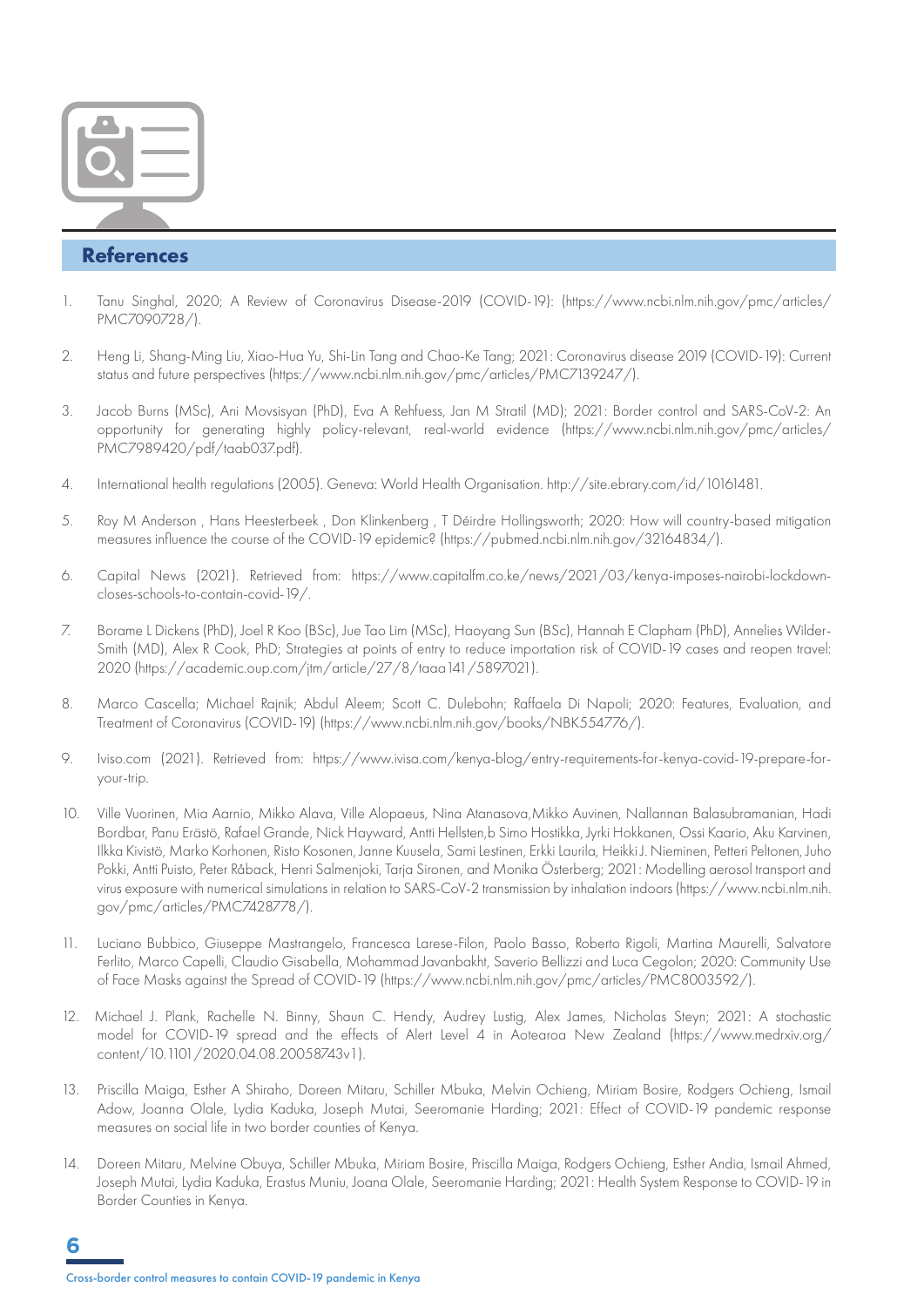- 15. Guangbiao Zhou, Saijuan Chen, Zhu Chen; 2020: Back to the spring of 2020: facts and hope of COVID-19 outbreak (https://link.springer.com/article/10.1007/s11684-020-0758-9).
- 16. Marwa O. Elgendy, Ahmed O. El-Gendy, Mohamed E.A.Abdelrahim; 2020: Public awareness in Egypt about COVID-19 spread in the early phase of the pandemic (https://www.sciencedirect.com/science/article/abs/pii/ S0738399120304778#!).
- 17. Ahmed Ismail, Kaduka Lydia, Olale Joanna, Ochieng Rodgers, Mbuka Schiller, Obuya Melvine, Mitaru Doreen, Bosire Miriam, Andia Esther, Maiga Priscilla, Mutai Joseph, Muniu Erastus, Harding Seeromanie; 2021: Socioeconomic status and knowledge of COVID-19 prevention measures in border counties of Busia and Mandera, Kenya.
- 18. Mbuka Schiller, Obuya Melvine, Mitaru Doreen, Bosire Miriam, Andia Esther, Ochieng Rodgers, Maiga Priscilla, Ahmed Ismail, Mutai Joseph, Kaduka Lydia, Olale Joanna, Muniu Erastus, Harding Seeromanie; 2020: Factors that influenced the control of COVID-19 in border counties.
- 19. Stacey Orangi, Jessie Pinchoff, Daniel Mwanga, Timothy Abuya, Mainga Hamaluba, George Warimwe, Karen Austrian, Edwine Barasa; 2021: Assessing the level and determinants of COVID-19 vaccine confidence in Kenya (https://www.medrxiv.org/content/10.1101/2021.06.11.21258775v1).